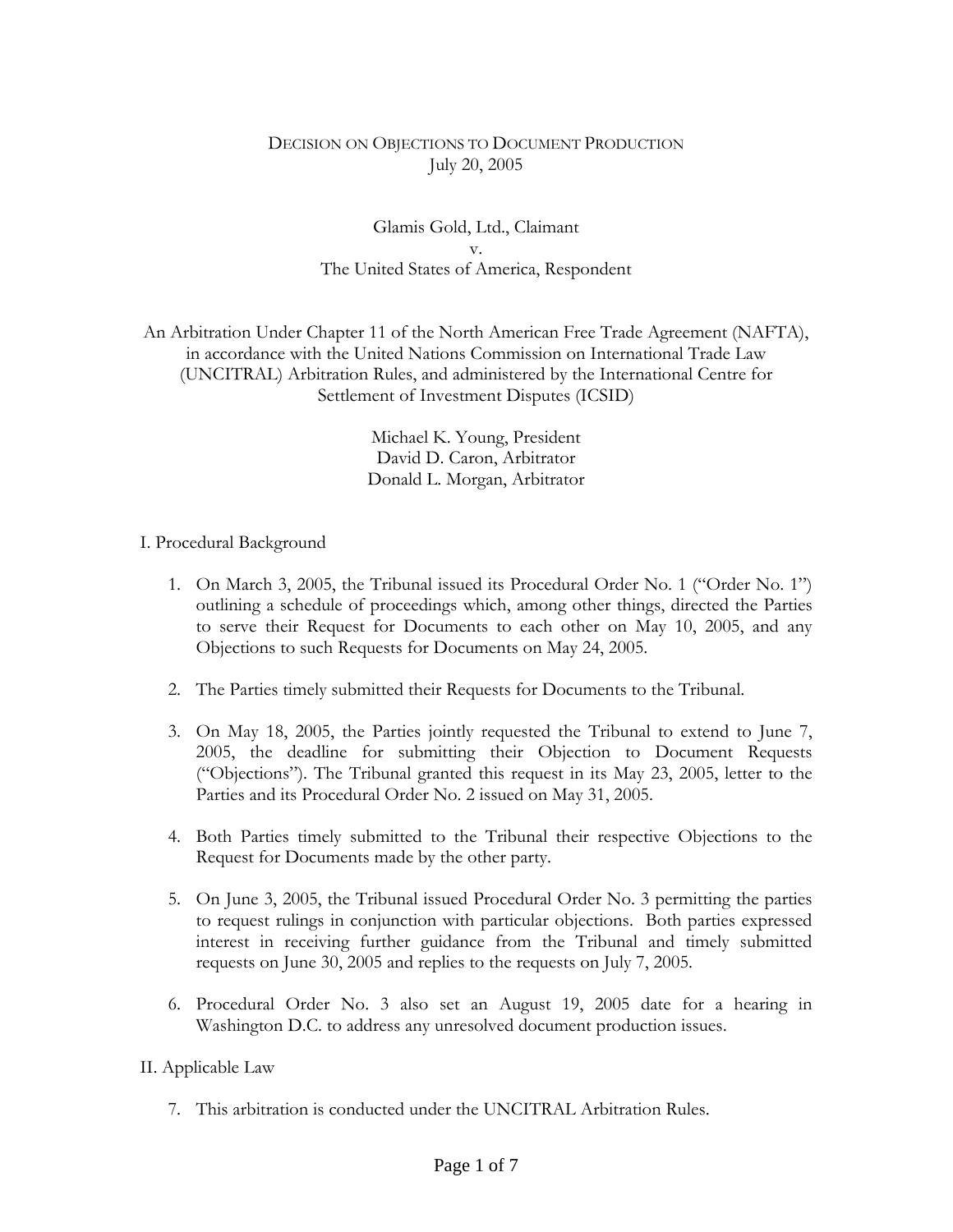#### 8. The UNCITRAL Rules in Article 24 provide:

1. Each party shall have the burden of proving the facts relied on to support his claim or defence.

2. The arbitral tribunal may, if it considers it appropriate, require a party to deliver to the tribunal and to the other party, within such a period of time as the arbitral tribunal shall decide, a summary of the documents and other evidence which that party intends to present in support of the facts in issue set out in his statement of claim or statement of defence.

3. At any time during the arbitral proceedings the arbitral tribunal may require the parties to produce documents, exhibits or other evidence within such a period of time as the tribunal shall determine.

Article 24 is general in its terms, making clear the authority of the Tribunal to order the production of "documents, exhibits or other evidence" but providing only skeletal guidance as to the exercise of that authority. Under Article 15(1) of the Rules, "the arbitral tribunal may conduct the arbitration in such manner as it considers appropriate, provided that the parties are treated with equality and that at any stage of the proceedings each party is given a full opportunity of presenting his case."

- 9. The International Bar Associations Rules on the Taking of Evidence in International Commercial Arbitration ("IBA Rules on Evidence") are not directly applicable to this proceeding.<sup>[1](#page-1-0)</sup> As a part of the exercise of its authority under Article 15(1), however, the Tribunal may look to the IBA Rules on Evidence for guidance.
- 10. The Tribunal notes in particular the standards for production referenced in the IBA Rules on Evidence. Article 3(a)(ii) emphasizes that requests for documents should be of a "narrow and specific" nature and of documents that "are reasonably believed to exist." Article 3(b) underscores the need for documents to be "relevant and material to the outcome of the case." On the basis of this general guidance, the Tribunal has endeavored to ensure that any documents which it compels a Party to produce should be of a "narrow and specific" nature, "reasonably believed to exist", and likely "material to the outcome of the case."

### III. Scheduling

 $\overline{a}$ 

- 11. In Procedural Order No. 3, the Tribunal scheduled a hearing on August 19, 2005, to resolve any outstanding document production questions.
- 12. Respondent has indicated to the Tribunal that it is unavailable on August 19.
- 13. The Tribunal reschedules the hearing to address any outstanding document production issues for August 26, 2005.

<span id="page-1-0"></span><sup>1</sup> *See* tape recording of the February beginning at minute 35, second 45 to minute 44.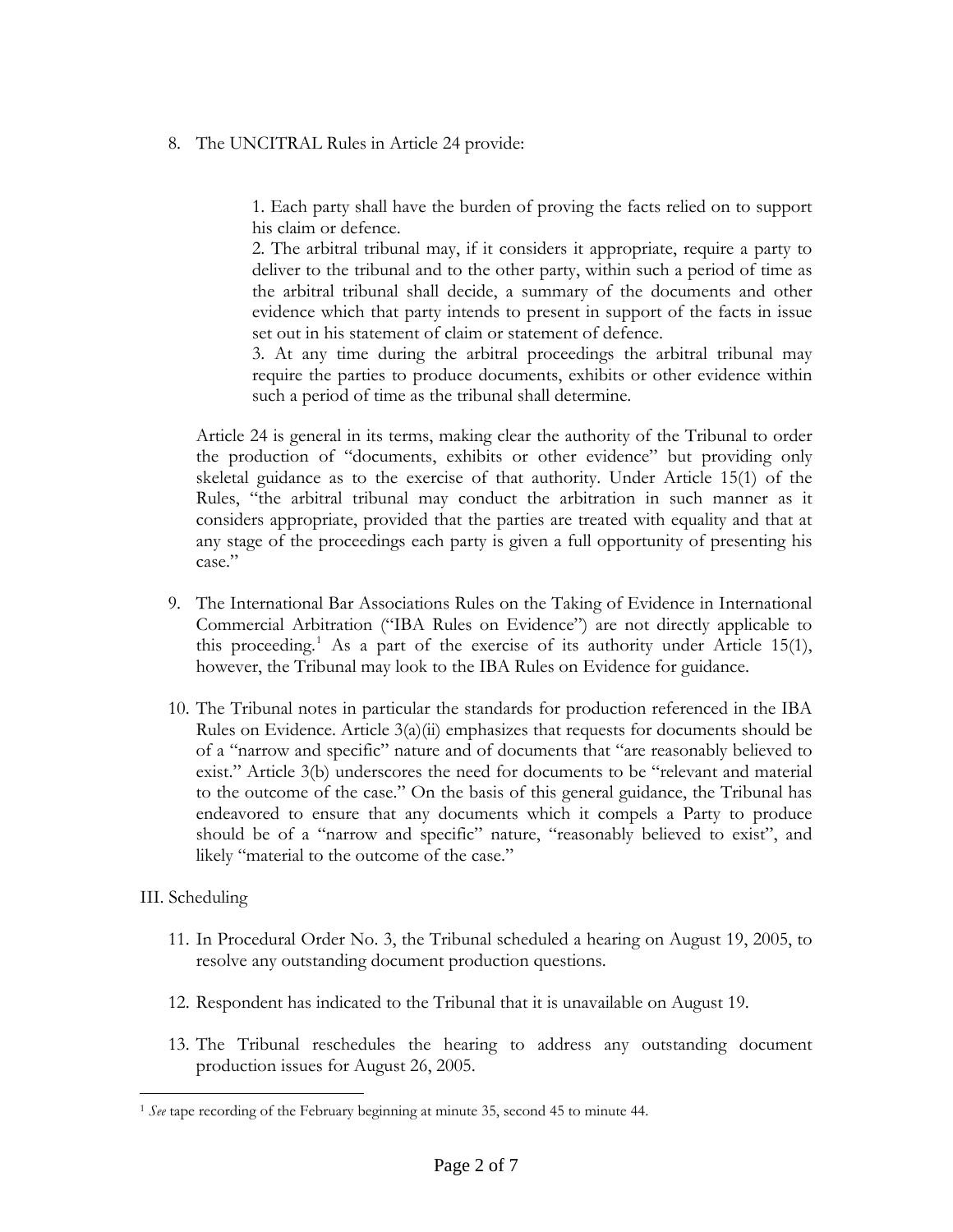- 14. Given the change in the hearing date, the Tribunal extends the date to raise specific objections involving the document production process or to renew requests for documents denied by this Decision until August 23, 2005.
- IV. General Observations from the Tribunal Regarding Parties' Requests for Rulings
	- 15. In the interest of avoiding the burdens of litigation and protecting the expectations of the parties in the arbitration process, the Tribunal has endeavored to make its decisions regarding the Parties' Objections in such a manner as to focus on the articulated materiality of a given document or category of documents. The Tribunal believes that as the document production efforts proceed the Parties will have evaluated the publicly available records and will be in a better position to articulate which additional documents will be necessary for the Parties to prepare their arguments.
	- 16. The Tribunal notes that the Parties have been conferring on document requests and reaching exchange arrangements. The Tribunal welcomes the efforts of both parties to answer document requests.
- IV. Decisions Regarding Claimant's Requests for Document Production

*Decision as to Claimant's Request for Production of Non-Public Documents Responsive to Category 3 Document Request* 

- 17. Claimant believes it is "entitled to all responsive non-public documents regardless of the date"<sup>[2](#page-2-0)</sup> which relate to communications between the Department of the Interior (DOI) and the Indian tribes, the creation and management of the Indian Pass Area of Critical Environmental Concern, the October 27, 1998 proposal to withdraw DOI lands encompassing the Imperial Project, and the October 27, 2000 withdrawal of DOI lands. The Claimant states that it intends to use such documents to show that it was "no coincidence" that boundaries of an "area of cultural resource concern were nearly co-extensive with the proposed Glamis Imperial Project area."
- 18. Respondent argues that the documents which are relevant in answering the Claimant's requests are part of the public administrative record, and the documents which the U.S. intends to produce were the publicly available documents on which the Claimant would have formed its investment expectations. In addition, the U.S. observes that many of the documents sought by Claimant will in all likelihood be a part of the public record.
- 19. The Tribunal believes that it is premature to require the U.S. to produce non-public documents before the Claimant has reviewed the public documents which Respondent will be making available. Therefore, the Tribunal denies Claimant's request without prejudice to it later renewing its request for non-public documents. If after review of the public documents made available by the U.S., the Claimant has

<span id="page-2-0"></span> $\overline{a}$ 2 Claimant's Request for a Ruling, June 30, 2005, p. 5.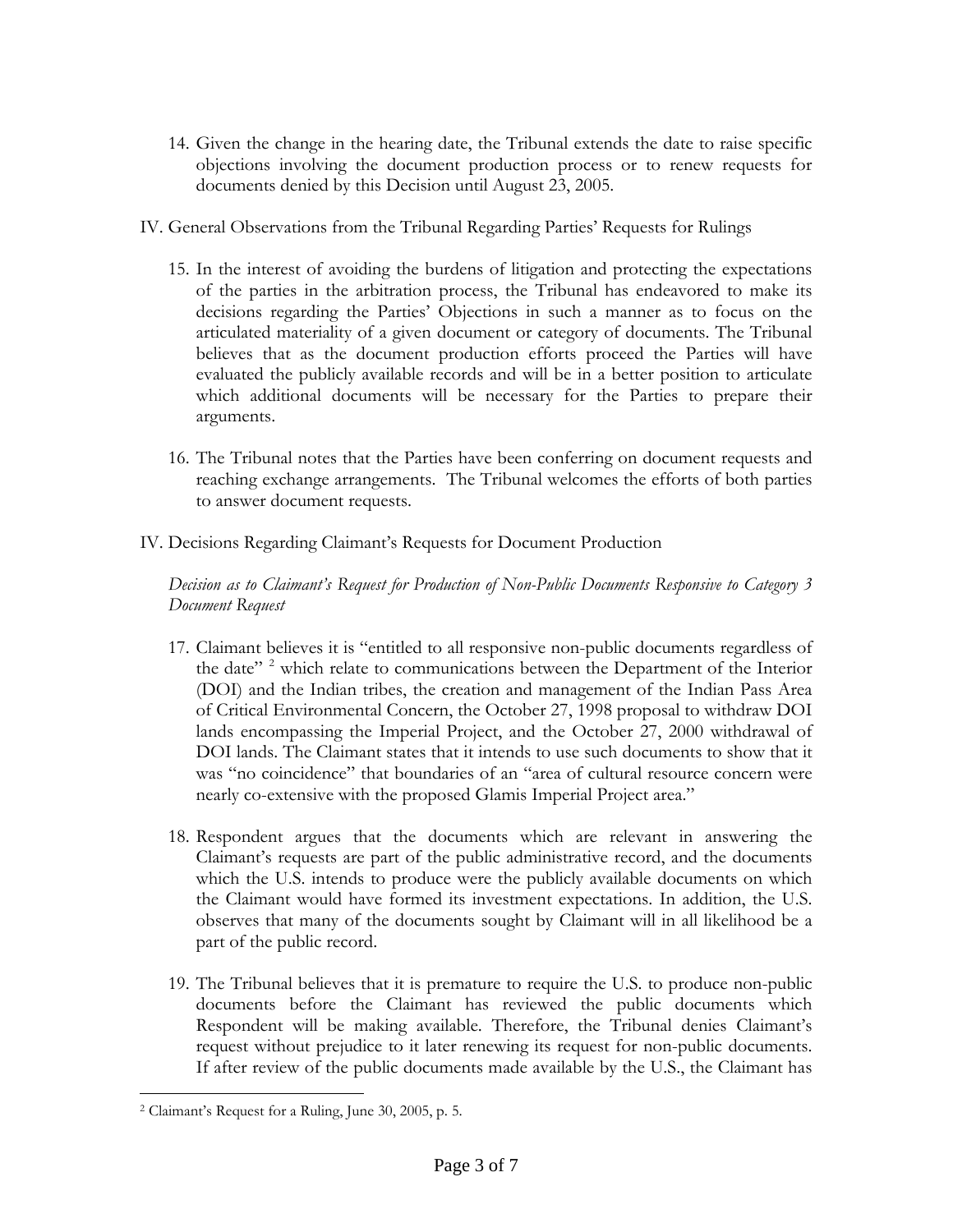reason to believe that there are specific non-public documents that are likely to be material, then the Claimant will have the opportunity to request these documents for production.

### *Decision as to Claimant's Request for Category 8 Documents*

- 20. Claimant requests documents from a specified list of Federal and State Government offices that would have been active in "deciding or guiding the fate of the Imperial Project." Claimant acknowledges that the scope of this request potentially overlaps with its Categories 1 and 7 document requests, but states that the request "is simply designed to ensure that Respondent does not neglect these important and discrete offices in its search of records" under Categories 1 and 7 requests.
- 21. Respondent objects to this request as "unwarranted" and a "fishing expedition"<sup>[3](#page-3-0)</sup> since the U.S. has never indicated any intention of limiting its production of relevant documents to particular government offices. Respondent states "there is no reason to assume that the United States will neglect to search any of the offices that Glamis has identified in its category 8 requests."
- 22. The Tribunal, noting the overlap of Claimant's Category 8 request with its Categories 1 and 7 requests (the latter being subject matter requests for which the Respondent has, with qualifications, indicated it will produce the requested documents) views the offices specified in the Category 8 as encompassed within the production effort underway for Categories 1 and 7. If after review of the documents made available by the U.S. under Categories 1 and 7, the Claimant has reason to believe that a particular source for documentation named in Category 8 was not a part of the Categories 1 and 7 production effort and is likely to contain material information, then the Claimant will have the opportunity to renew its request of a search of those particular offices.

# *Decision as to Claimant's Requests for the Production of Post July 21, 2003 Documents*

- 23. Claimant objects to any temporal restriction being placed on documents produced by the United States and argues that post July 21, 2003 documents are relevant because Glamis' proposed mining operation is still pending and the Governments' "continued failure to act is an element of Glamis' claim." [4](#page-3-1)
- 24. Respondent argues that documents created after July 21, 2003, are unlikely to have any bearing on the dispute before the Tribunal since they are not relevant to the claim of expropriation based on actions taken by the California government between December 12, 2003 and April, 10 2003. Moreover, such documents have not been identified with sufficient specificity. Finally, because most of these documents are likely protected by privilege, Respondent indicates that production would be especially burdensome since it would involve the creation of a privilege log.

 $\overline{a}$ 

<span id="page-3-0"></span><sup>3</sup> Respondent's July 7, 2005 letter to Tribunal, pp. 4-5.

<span id="page-3-1"></span><sup>4</sup> Claimant's Request for a Ruling, June 30, 2005, p. 10.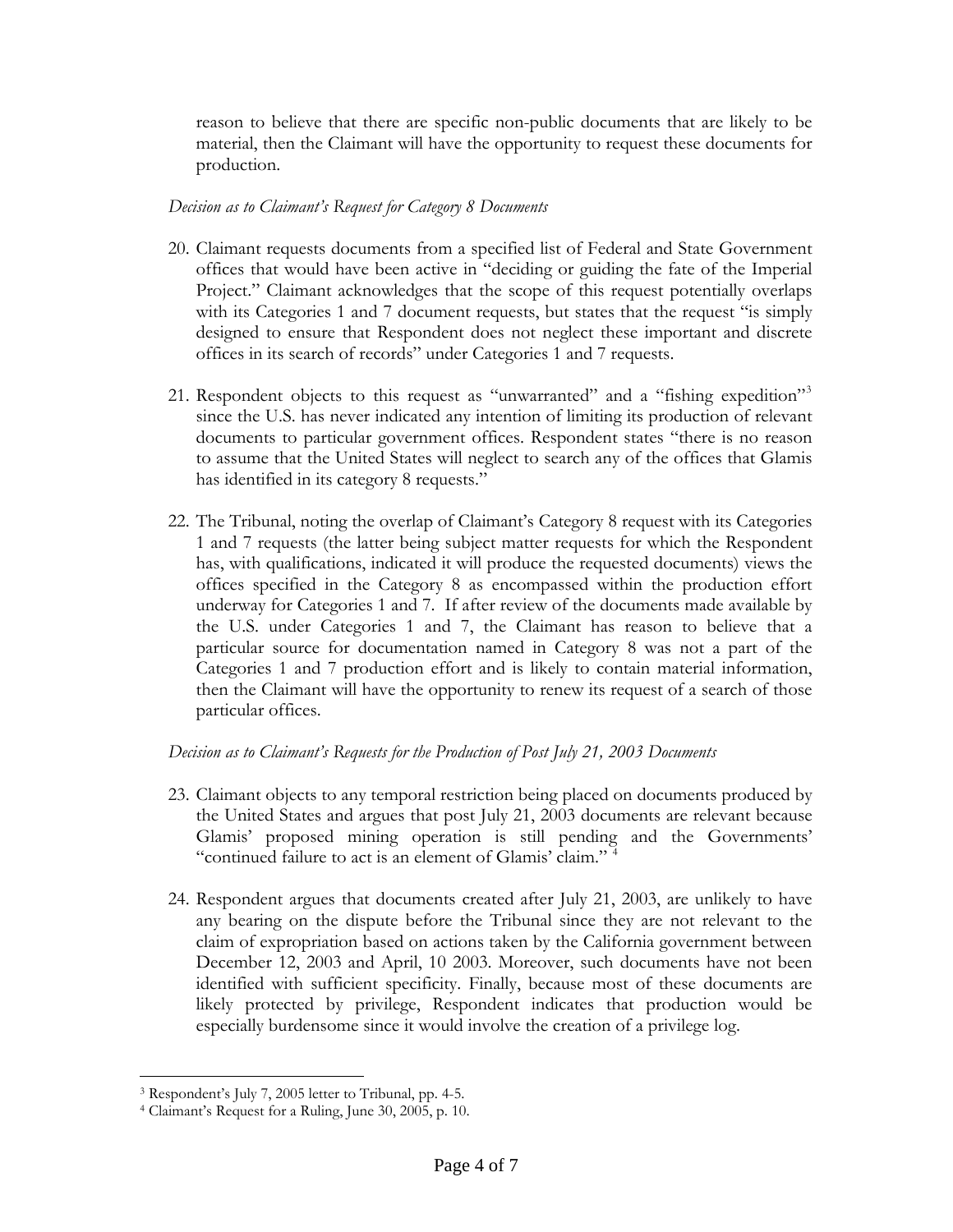- 25. The Tribunal concludes that it is at a minimum premature to ask for post-July 2003 documents until the public record has been reviewed. The Tribunal therefore denies the Claimant's request with leave to renew the request. The Tribunal is also not disposed at present to regard the documents requested as material. In any renewal of this request, the Claimant should articulate as fully as possible the likely materiality of the documents requested.
- V. Decisions Regarding Respondent's Requests for Document Production

### *Decision as to Respondent's Request No. 21*

- 26. Respondent requests the Tribunal to issue an order requiring Glamis to produce documents wherever located concerning complete backfilling as "contemplated, proposed or adopted by governments in foreign countries . . . including Mexico, Guatemala, and Honduras."<sup>[5](#page-4-0)</sup>
- 27. The Claimant argues that the issuance of any such order would be unduly burdensome since Claimant is unaware of any "complete backfilling requirements proposed or adopted by any jurisdiction other than the State of California's mandatory complete backfilling measures at issue here."[6](#page-4-1) Claimant argues that an order that it produce documents from offices other than the documents for the Imperial project held in its Reno, Nevada office would be unduly burdensome.
- 28. Given Claimant's statement of a lack of knowledge of "complete backfilling" requirements outside of the U.S., the Tribunal in order to grant such a geographically wide ranging broad request requires a more substantial nexus to be articulated between the category of requested documents and the likely materiality of such documents to the outcome of the case.
- 29. The Tribunal denies the Respondent's request with the leave to renew this request if the Respondent's identifies more specifically likely material documents which should be in the possession of the Claimant.

## *Decision as to Respondent's Request No. 40*

30. Respondent requests that the Tribunal require Glamis to release documents concerning "the consideration, approval or review by Glamis' board of directors or committees of the board of directors of expenditures on any expansions of existing projects or any new gold mining projects, other than the Imperial Project."<sup>[7](#page-4-2)</sup> Respondent argues this information is important to its effort to ascertain the economic criteria employed by Glamis leading to its evaluation of the investment potential of the Imperial Project.

<span id="page-4-0"></span><sup>1</sup> 5 Respondent's June 30, 2005 letter to Tribunal, p. 2. 6 Claimant's Reply, July 7, 2005, p. 2

<span id="page-4-1"></span>

<span id="page-4-2"></span><sup>7</sup> Respondent's June 30, 2005 letter to Tribunal, p. 2.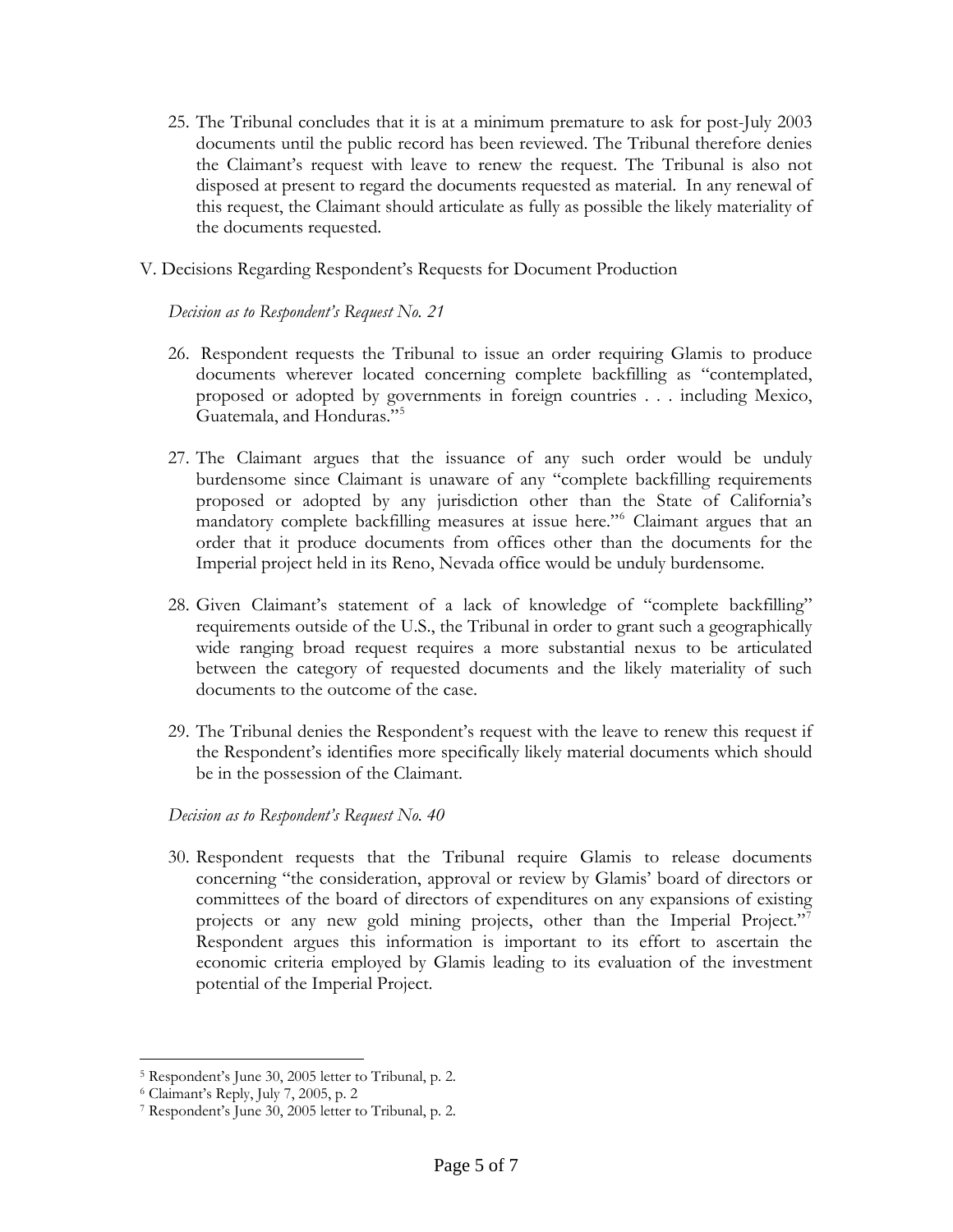- 31. Claimant expresses concern about the relevance of such information for the purposes of deciding this dispute since "Glamis considers each project on its own merits in light of the circumstances that exist at the time the opportunity arises,"<sup>[8](#page-5-0)</sup> the risks of releasing such confidential information, and the burden of producing information responsive to Request No. 40.
- 32. The Tribunal notes first on the issue of confidentiality that it is reasonable that parties will seek to protect proprietary information from inadvertent disclosure. Here, however, it appears that the Parties have some willingness to negotiate confidentiality agreements that would protect against such disclosure.
- 33. Turning to the issue of materiality, the Tribunal has some appreciation for Respondent's assertion that it will need to evaluate Claimant's expectations regarding the investment potential of the Imperial Valley project. The Tribunal also can in theory recognize that the numerous factors which interact in complex ways to inform the investment expectations of the Claimant regarding a project may be identified through evaluation of how Claimant approaches similar projects.
- 34. However, in its examination of Respondent's request, the Tribunal is not satisfied that the proposed discovery will in practice be transferable to the evaluation of the Imperial Project given the different circumstances of the projects. At this juncture in the proceedings, the Tribunal thus finds the request appears to be unduly burdensome on the Claimant, given the unclear value of production. After reviewing the documents made available to it by the Claimant, the Respondent will either be able to renew its broad request or narrowly tailor its request to compel production of documents that are likely material to the outcome of this case. In any renewal of this request, the Respondent should articulate as fully as possible the likely materiality of the documents requested, including the methodology by which a comparative analysis will be made.

### VI. Conclusion

1

- 35. In summation, the Tribunal:
	- a. reschedules its hearing on document production issues for August 26, 2005 and requests the parties to identify any issues which they intend to present at these hearings by August 23, 2005,
	- b. denies without prejudice Claimant's request for non-public documents responsive to Category 3 requests, documents responsive to its Category 8 requests, and post July 21, 2003 document requests,
	- c. denies without prejudice Respondent's requests for documents responsive to Category 21 and 40.

All requests may be renewed by the Parties after reviewing the documents made available or produced under the arrangements ongoing between the Parties. As stated

<span id="page-5-0"></span><sup>8</sup> Claimant's Reply, July 7, 2005, pp. 4-5.